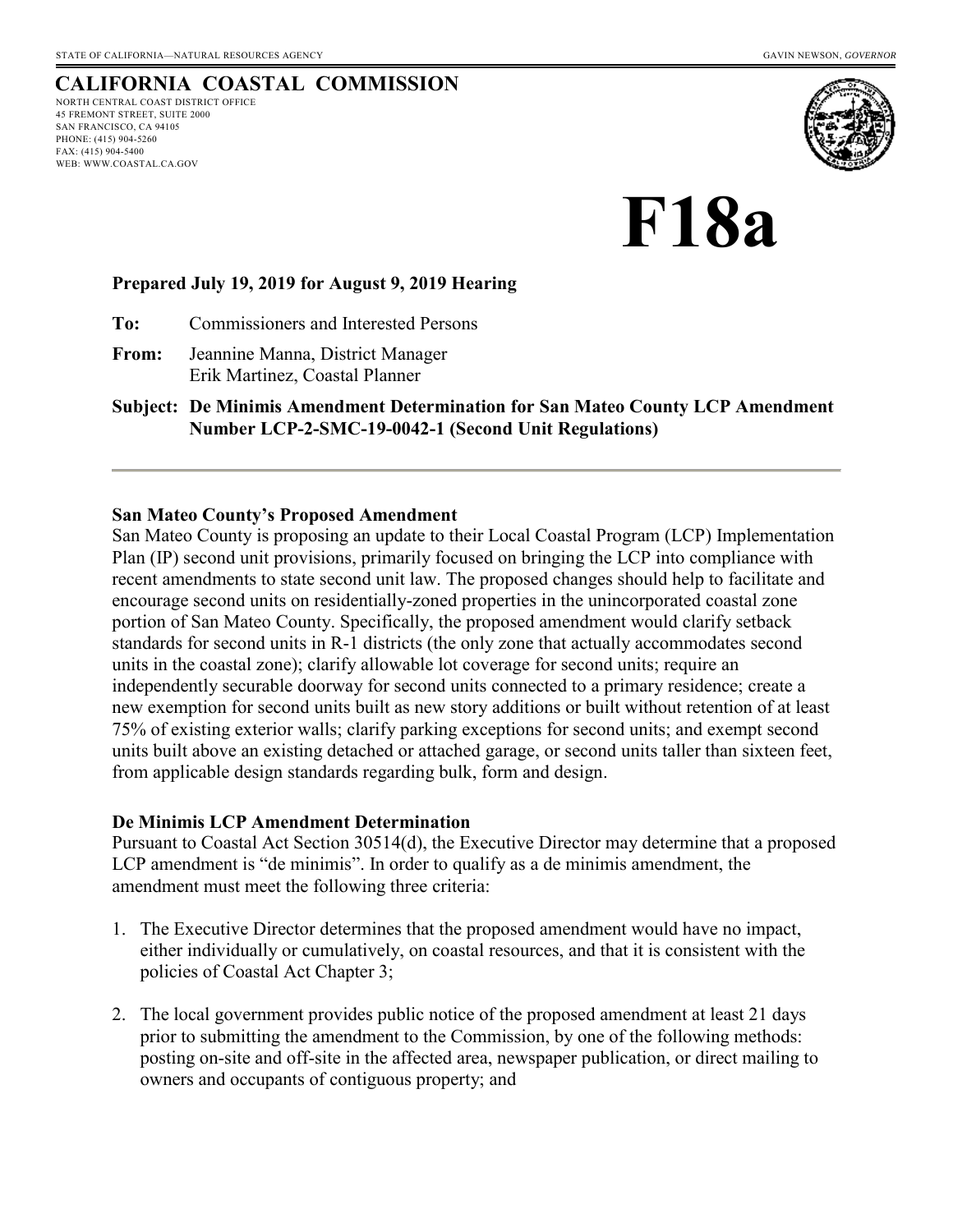3. The amendment does not propose any change in use of land or water or allowable use of property.

If the Executive Director determines that an amendment is de minimis, that determination must be reported to the Commission. If three or more commissioners object to the de minimis LCP amendment determination, then the amendment shall be set for a future public hearing and processed as a regular LCP amendment; if three or more commissioners do not object to the de minimis determination, then the amendment is deemed approved, and it becomes a certified part of the LCP 10 days after the date of the Commission's determination (in this case, on August 19, 2019).

**The purpose of this notice is to advise interested parties of the Executive Director's determination that the proposed LCP amendment is de minimis.** Each of the de minimis criteria is discussed briefly below:

- **1. No impact to coastal resources and consistency with Chapter 3 of the Coastal Act:**  In general, the proposed amendment would refine LCP standards designed to facilitate and encourage second units, and help to bring the LCP into compliance with recent amendments to state second unit law, but it would not change the kind, location, intensity, or density of allowed uses under the LCP. Second units will continue to be governed by the LCP's coastal resource protection standards (including related to sensitive habitats, hazardous areas, agricultural lands, and public access), which should continue to adequately address any potential coastal resource concerns. Thus, the proposed amendment is not expected to lead to adverse coastal resource impacts, and the updated LCP second unit provisions are consistent with Coastal Act Chapter 3 policies.
- **2. Provision of public notice:** San Mateo County provided public notice in advance of both the County Planning Commission hearing (held on February 13, 2019) and the County Board of Supervisors hearing (held on March 26, 2019) where the proposed amendment was considered. For the Planning Commission hearing, a newspaper advertisement notice was printed on January 26, 2019 in the San Mateo County Times and January 30, 2019 in the Half Moon Bay Review. For the Board of Supervisors hearing, a newspaper advertisement notice was printed on March 21, 2019 in the San Mateo County Times. The amendment submittal was subsequently received by the Commission on May 24, 2019 and therefore the 21-day noticing requirement has been satisfied.
- **3. No change in use of land or allowable use of property:** No change in use or allowable use of property is proposed by the amendment; rather it would only refine certain LCP second unit standards to help facilitate second units consistent with LCP requirements, including its coastal resource protection standards.

# **California Environmental Quality Act (CEQA)**

The Coastal Commission's review and development process for LCPs and LCP amendments has been certified by the Secretary of the Natural Resources Agency as being the functional equivalent of the environmental review required by CEQA. The County, as the CEQA lead agency, exempted the proposed amendment from environmental review under CEQA pursuant to